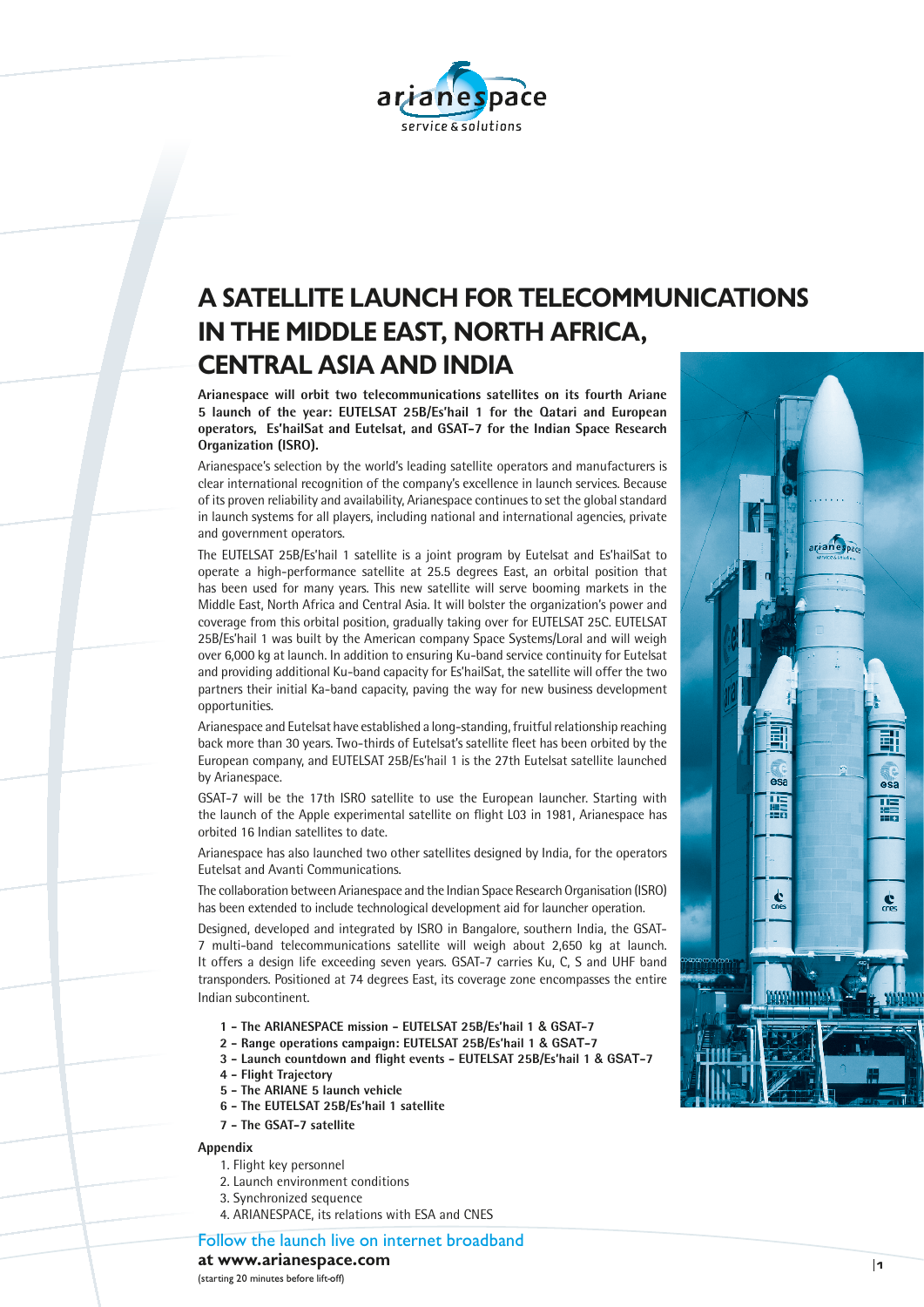

## **1. Mission profile**

The 215th Ariane mission will boost two telecommunications satellites into geostationary transfer orbit: EUTELSAT 25B/Es'hail 1 for the operators Es'hailSat and Eutelsat, and GSAT-7 for the Indian Space Research Organization (ISRO).

This will be the 71st Ariane 5 launch.

The launcher will be carrying a total payload of 9,790 kg, including 8,960 kg for the EUTELSAT 25B/ ES'hail 1 and GSAT-7 satellites, which will be released into their targeted orbits.

The launch will be from Ariane Launch Complex No. 3 (ELA 3) in Kourou, French Guiana.

|  | <b>Targeted orbit</b> |
|--|-----------------------|
|  |                       |

| <i>rargeted vivit</i> |             |
|-----------------------|-------------|
| Perigee altitude      | 249 km      |
| Apogee altitude       | 35,929 km   |
| <i>Inclination</i>    | 3.5 degrees |

The lift-off is scheduled on the night of August 29 to 30, 2013 as soon as possible within the following launch window:

#### **Launch opportunity**

| Universal time (GMT) Paris time |                    | Kourou time       | Washington time   | Doha time                             | <b>Bangalore</b> time |
|---------------------------------|--------------------|-------------------|-------------------|---------------------------------------|-----------------------|
| Between 8:30 pm                 | $10:30 \text{ pm}$ | $5:30 \text{ pm}$ | $4:30 \text{ pm}$ | $11:30 \text{ pm}$                    | $2:00 \text{ am}$     |
| and $9:20 \text{ pm}$           | 11:20 pm           | 6:20 pm           | 5:20 pm           | $00:20$ am                            | $2:50 \text{ am}$     |
| on August 29, 2013              | August 29, 2013    | August 29, 2013   | August 29, 2013   | August 29 to 30, 2013 August 30, 2013 |                       |

### **Payload configuration**

The EUTELSAT 25B/Es'hail 1 satellite was built by Space Systems/Loral in Palo Alto, California, for the operators Es'hailSat and Eutelsat.

Orbital position: 25.5° East

The GSAT-7 satellite was built by the Indian Space Research Organization (ISRO) in Bangalore, India. ISRO will also operate the satellite.

Orbital position: 74° East

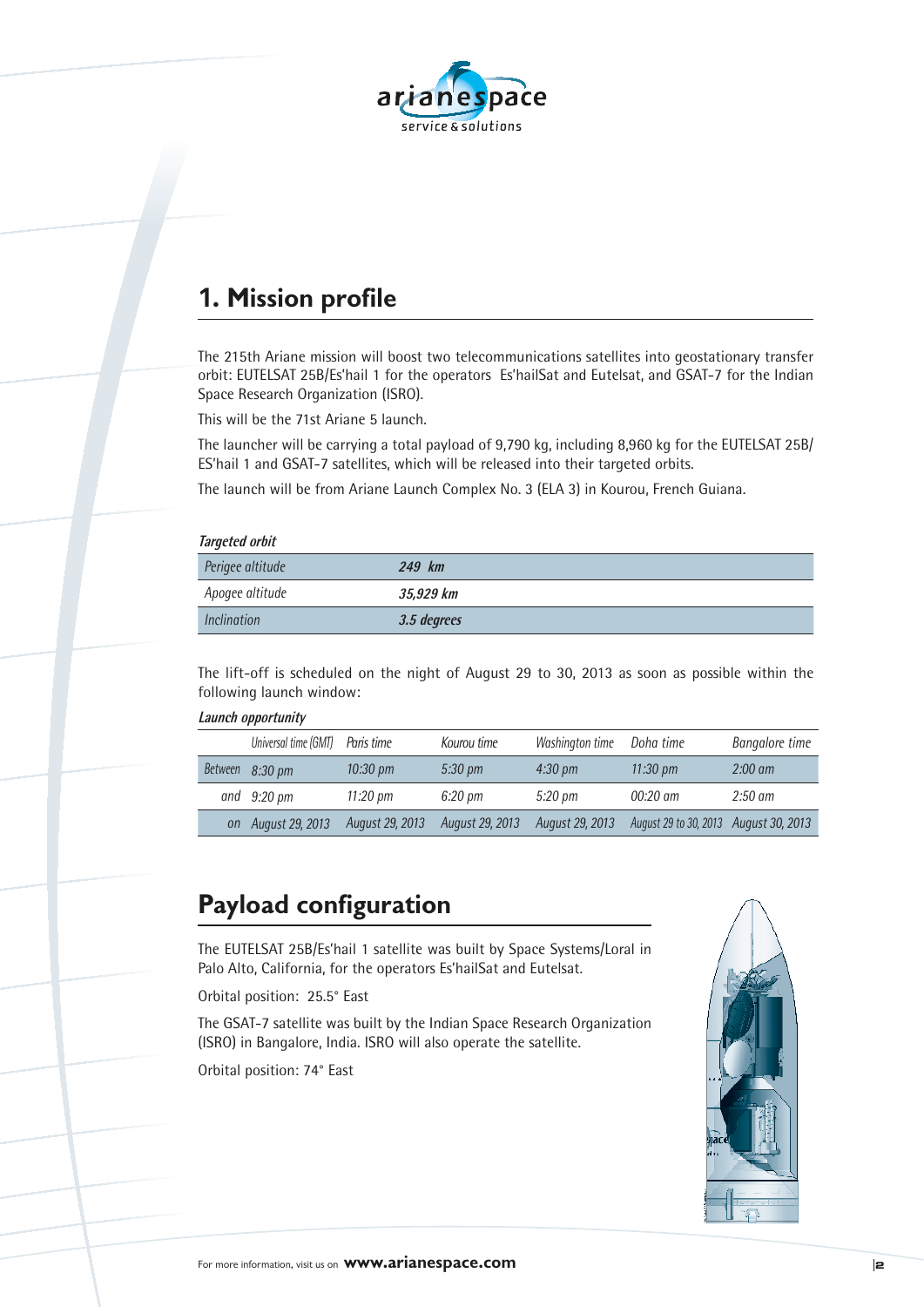

# **2. Range operations campaign: ARIANE 5 - EUTELSAT 25B/Es'hail 1 & GSAT-7**

#### **Satellites and launch vehicle campaign calendar**

| Ariane activities             | Dates             | Satellites activities                                                                                |
|-------------------------------|-------------------|------------------------------------------------------------------------------------------------------|
| Campaign start review         | July 1st, 2013    |                                                                                                      |
| <b>EPC</b> Erection           | July 1st, 2013    |                                                                                                      |
| EAP transfer and positioning  | July 2, 2013      |                                                                                                      |
| <b>Integration EPC/EAP</b>    | July 2, 2013      |                                                                                                      |
| <b>ESC-A and VEB Erection</b> | July 5, 2013      |                                                                                                      |
|                               | July 11, 2013     | Arrival in Kourou of GSAT-7<br>and beginning of preparation campaign in building S5C                 |
|                               | July 27, 2013     | Arrival in Kourou of EUTELSAT 25B/Es'hail 1<br>and beginning of preparation campaign in building S1B |
| Roll-out from BIL to BAF      | August 9, 2013    |                                                                                                      |
|                               | August 3-7, 2013  | GSAT-7 filling operations                                                                            |
|                               | August 9-13, 2013 | EUTELSAT 25B/Es'hail 1 filling operations                                                            |

#### **Satellites and launch vehicle campaign final calendar**

| $J-10$  | Wednesday August 14, 2013 | GSAT-7 integration on launcher. EUTELSAT 25B/Es'hail 1 integration on<br>adaptor (PAS) and transfer to Final Assembly Building (BAF) |
|---------|---------------------------|--------------------------------------------------------------------------------------------------------------------------------------|
| $J-9$   | Friday August 16, 2013    | Integration on Syld                                                                                                                  |
| $J - 8$ | Monday August 19, 2013    | Fairing integration on Sylda                                                                                                         |
| $J-7$   | Tuesday August 20, 2013   | Launcher inspection                                                                                                                  |
| $J - 6$ | Wednesday August 21, 2013 | Upper composite integration with EUTELSAT 25B/Es'hail 1 on launcher                                                                  |
| $J-5$   | Thursday August 22, 2013  | <b>ESC-A final preparations</b>                                                                                                      |
| $J-4$   | Friday August 23, 2013    | ESC-A final preparations and Launch rehearsal                                                                                        |
| $J-3$   | Monday August 26, 2013    | Arming of launch vehicle                                                                                                             |
| $J-2$   | Tuesday August 27, 2013   | Arming of launch vehicle<br>Launch readiness review (RAL) and final preparation of launcher                                          |
| $J-1$   | Wednesday August 28, 2013 | Roll-out from BAF to Launch Area (ZL), launch vehicle connections<br>and filling of the EPC liquid helium sphere                     |
| $I - 0$ | Thursday August 29, 2013  | Launch countdown including EPC and ESC-A filling with liquid                                                                         |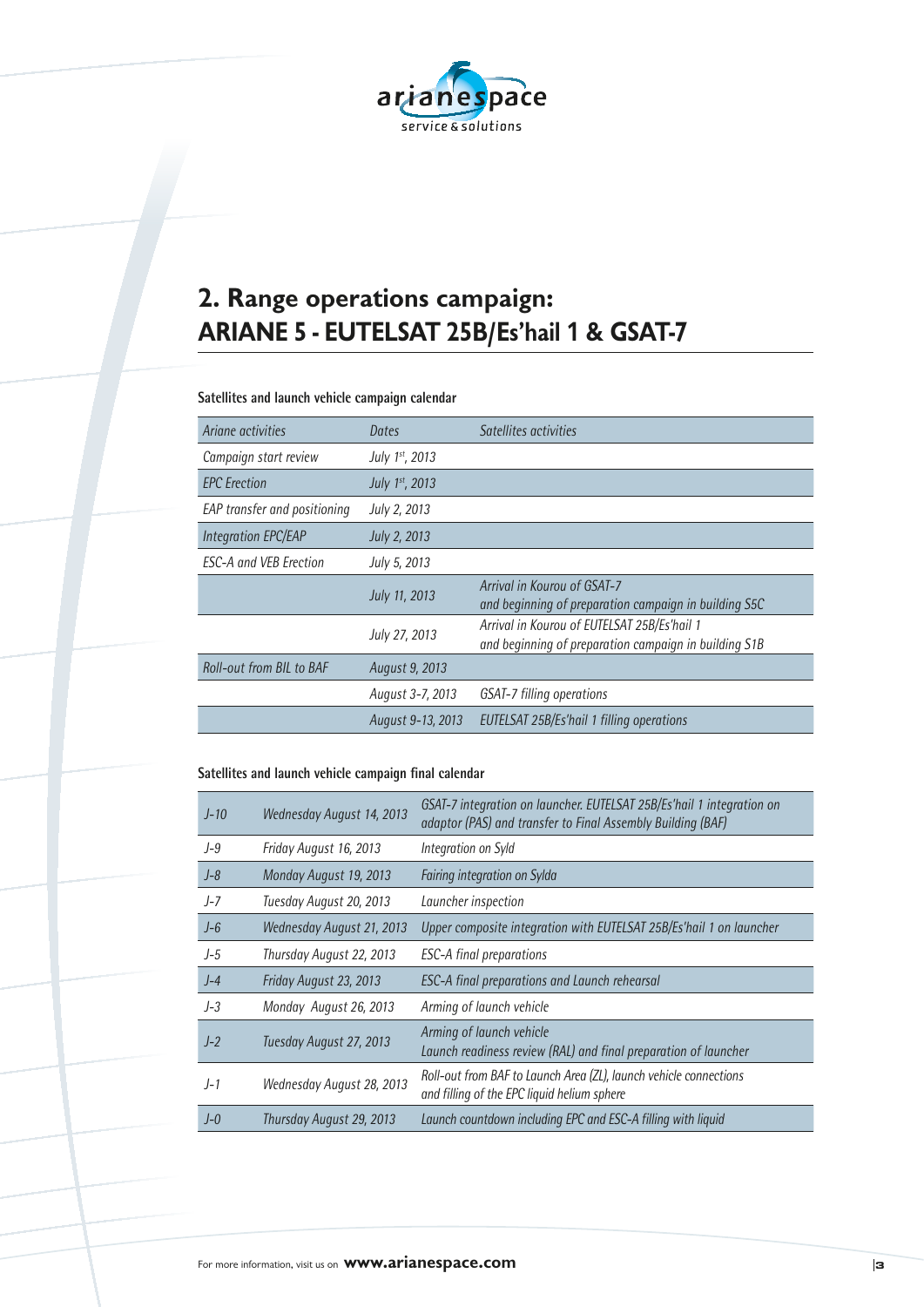

## **3. Launch countdown and flight events**

The countdown comprises all final preparation steps for the launcher, the satellites and the launch site. If it proceeds as planned, the countdown leads to the ignition of the main stage engine, then the two boosters, for a liftoff at the targeted time, as early as possible in the satellites launch window. The countdown culminates in a synchronized sequence (see appendix 3), which is managed by the control station and onboard computers starting at T-7 minutes.

If an interruption in the countdown means that T-0 falls outside the launch window, then the launch will be delayed by one, two or more days, depending on the problem involved, and the solution developed.

| <b>Time</b>                  |                          | <b>Events</b>                                                                     |          |                   |
|------------------------------|--------------------------|-----------------------------------------------------------------------------------|----------|-------------------|
| 11 <sub>h</sub>              | 30 mn                    | Start of final countdown                                                          |          |                   |
| 7 <sub>h</sub>               | $30$ mn                  | Check of electrical systems                                                       |          |                   |
| 4h                           | 50 mn                    | Start of filling of main cryogenic stage with liquid oxygen and hydrogen          |          |                   |
| 3 <sub>h</sub>               | 20 mn                    | Chilldown of Vulcain main stage engine                                            |          |                   |
| 1 <sub>h</sub>               | $10$ mn                  | Check of connections between launcher and telemetry, tracking and command systems |          |                   |
|                              | $7$ mn                   | "All systems go" report, allowing start of synchronized sequence<br>00 s          |          |                   |
|                              | $4 \text{mn}$            | 00 s<br>Tanks pressurized for flight                                              |          |                   |
|                              | $1$ mn                   | Switch to onboard power mode<br>00 s                                              |          |                   |
|                              |                          | Command issued for opening of cryogenic arms<br>$-05,5s$                          |          |                   |
|                              | $\overline{\phantom{0}}$ | Onboard systems take over<br>04 s                                                 |          |                   |
|                              |                          | Unlocking of guidance systems to flight mode<br>03 s                              |          |                   |
|                              |                          |                                                                                   |          |                   |
| HO                           |                          | Ignition of the cryogenic main stage engine (EPC)                                 | ALT (km) | $V.$ rel. $(m/s)$ |
|                              | $+ 7.05 s$               | Ignition of solid boosters                                                        | $\theta$ | $\theta$          |
| $^{+}$                       | 7.3 s                    | Liftoff                                                                           | $\theta$ | 0                 |
|                              | $+ 12.7 s$               | End of vertical climb and beginning of pitch rotation (10 seconds duration)       | 0.1      | 37.5              |
|                              | $+ 17.1s$                | Beginning of roll manoeuvre                                                       | 0.3      | 74.1              |
| $2 \, \text{mn}$<br>$\,^+$   | 23 <sub>s</sub>          | Jettisoning of solid boosters                                                     | 67.7     | 2014              |
| $3 \,$ mn<br>$\ddot{}$       | 13 <sub>s</sub>          | Jettisoning of fairing                                                            | 106.9    | 2284              |
| 7 mn<br>$\ddot{}$            | 59 s                     | Acquisition by Natal tracking station                                             | 163.7    | 5750              |
| 8 mn<br>$\,^+$               | 46 s                     | Shut-down of main cryogenic stage                                                 | 161.2    | 6929              |
| 8 mn<br>$\boldsymbol{+}$     | 52 <sub>s</sub>          | Separation of main cryogenic stage                                                | 161      | 6956              |
| 8 mn<br>$^+$                 | 54 s                     | Ignition of upper cryogenic stage (ESC-A)                                         | 161      | 6958              |
| $13 \text{ mm}$<br>$\ddot{}$ | 40 s                     | Acquisition by Ascension tracking station                                         | 142.2    | 7651              |
| 18 mn                        | 20 <sub>s</sub>          | Acquisition by Libreville tracking station                                        | 178.2    | 8375              |
| $23$ mn                      | 00 s                     | Acquisition by Malindi tracking station                                           | 426.8    | 9089              |
| $+24$ mn                     | 53 s                     | Injection                                                                         | 627.9    | 9374              |
| $+27$ mn                     | 45s                      | Separation of EUTELSAT 25B/Es'hail 1 satellite                                    | 1060.2   | 9035              |
| 29 mn<br>$^{+}$              | 10 <sub>s</sub>          | Separation of Sylda 5                                                             | 1319.7   | 8844              |
| + 34 mn                      | 26s                      | Separation of GSAT-7 satellite                                                    | 2459.1   | 8099              |
| $+$ 41 mn                    | 49 s                     | <b>End of Arianespace Flight mission</b>                                          | 4296.6   | 7142              |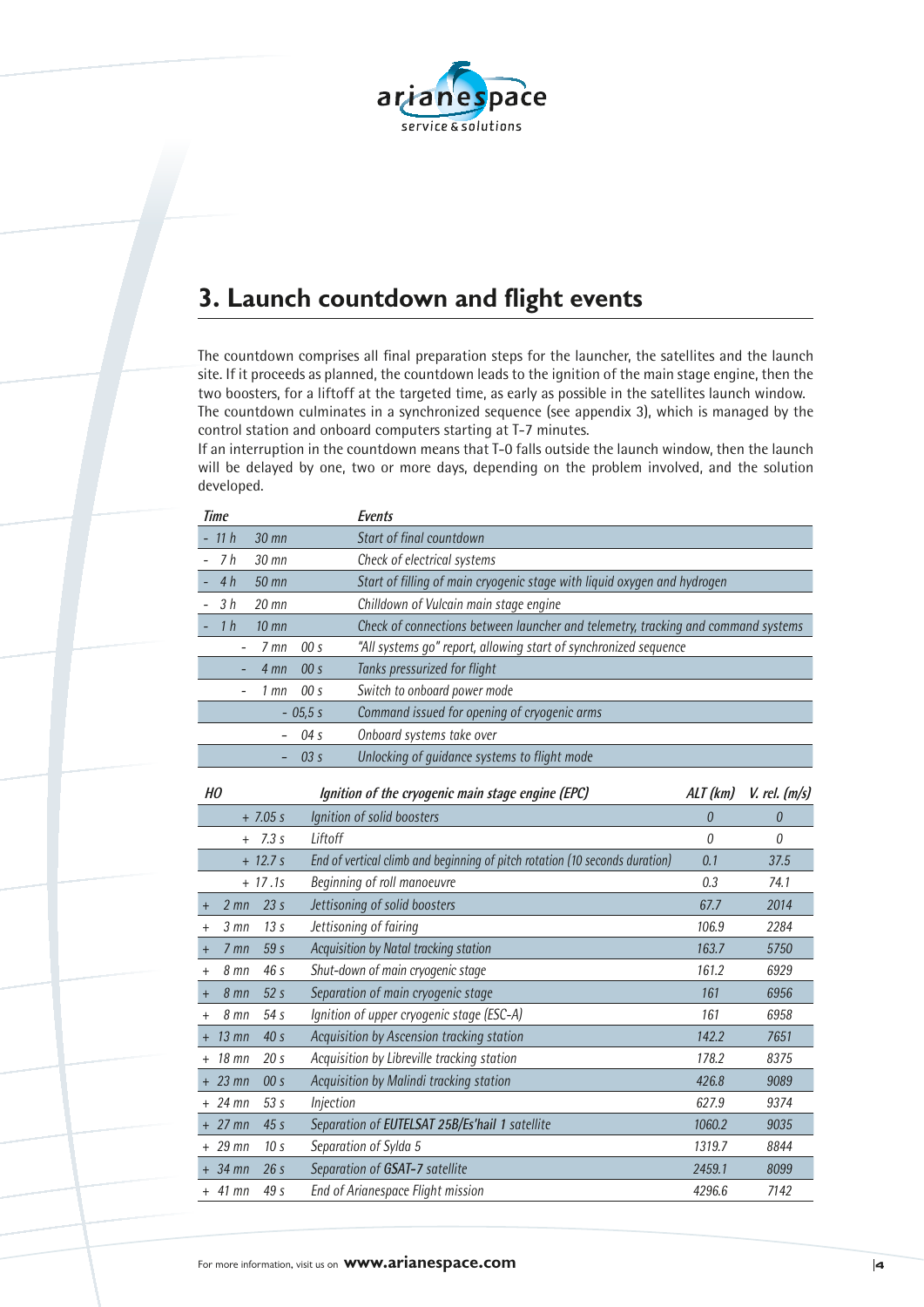

# **4. Flight trajectory of EUTELSAT 25B/Es'hail 1 & GSAT-7**

The launcher's attitude and trajectory are totally controlled by the two onboard computers, located in the Ariane 5 vehicle equipment bay (VEB).

7.05 seconds after ignition of the main stage cryogenic engine at T-0, the two solid-propellant boosters are ignited, enabling liftoff. The launcher first climbs vertically for 6 seconds, then rotates towards the East. It maintains an attitude that ensures the axis of the launcher remains parallel to its velocity vector, in order to minimize aerodynamic loads throughout the entire atmospheric phase, until the solid boosters are jettisoned.

Once this first part of the flight is completed, the onboard computers optimize the trajectory in real time, minimizing propellant consumption to bring the launcher first to the intermediate orbit targeted at the end of the main stage propulsion phase, and then the final orbit at the end of the flight of the cryogenic upper stage. The main stage falls back off the coast of Africa in the Atlantic Ocean (in the Gulf of Guinea).

On orbital injection, the launcher will have attained a velocity of approximately 9,374meters/second, and will be at an altitude of about 627.9 kilometers.

The fairing protecting the EUTELSAT 25B/Es'hail 1 and GSAT-7 spacecraft is jettisoned shortly after the boosters are jettisoned at about T+193 seconds.



#### **Standard Ariane 5 trajectory for geostationary transfer orbit**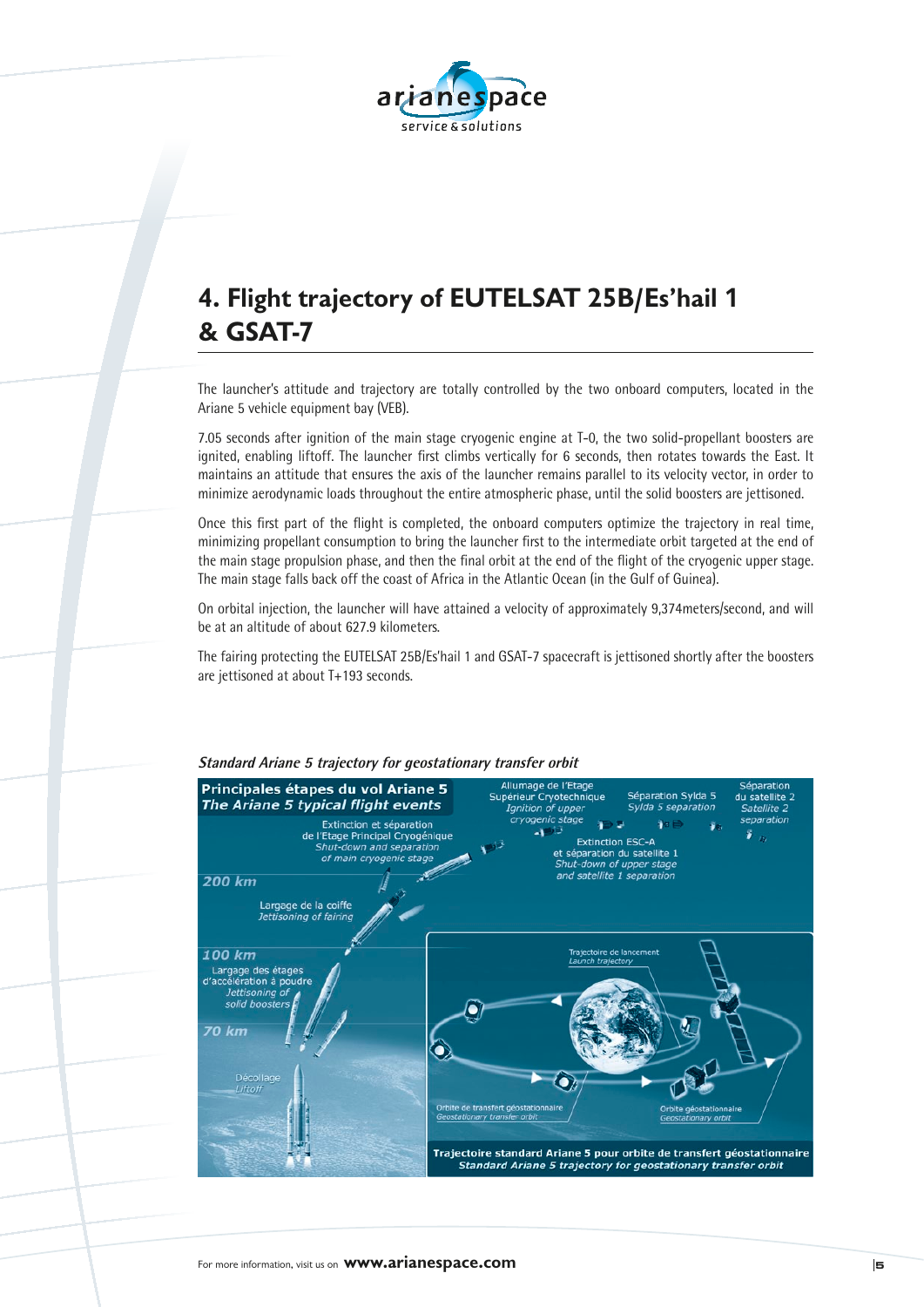



## **5. The Ariane 5-ECA** (Industrial prime contractor: Astrium Space Transportation)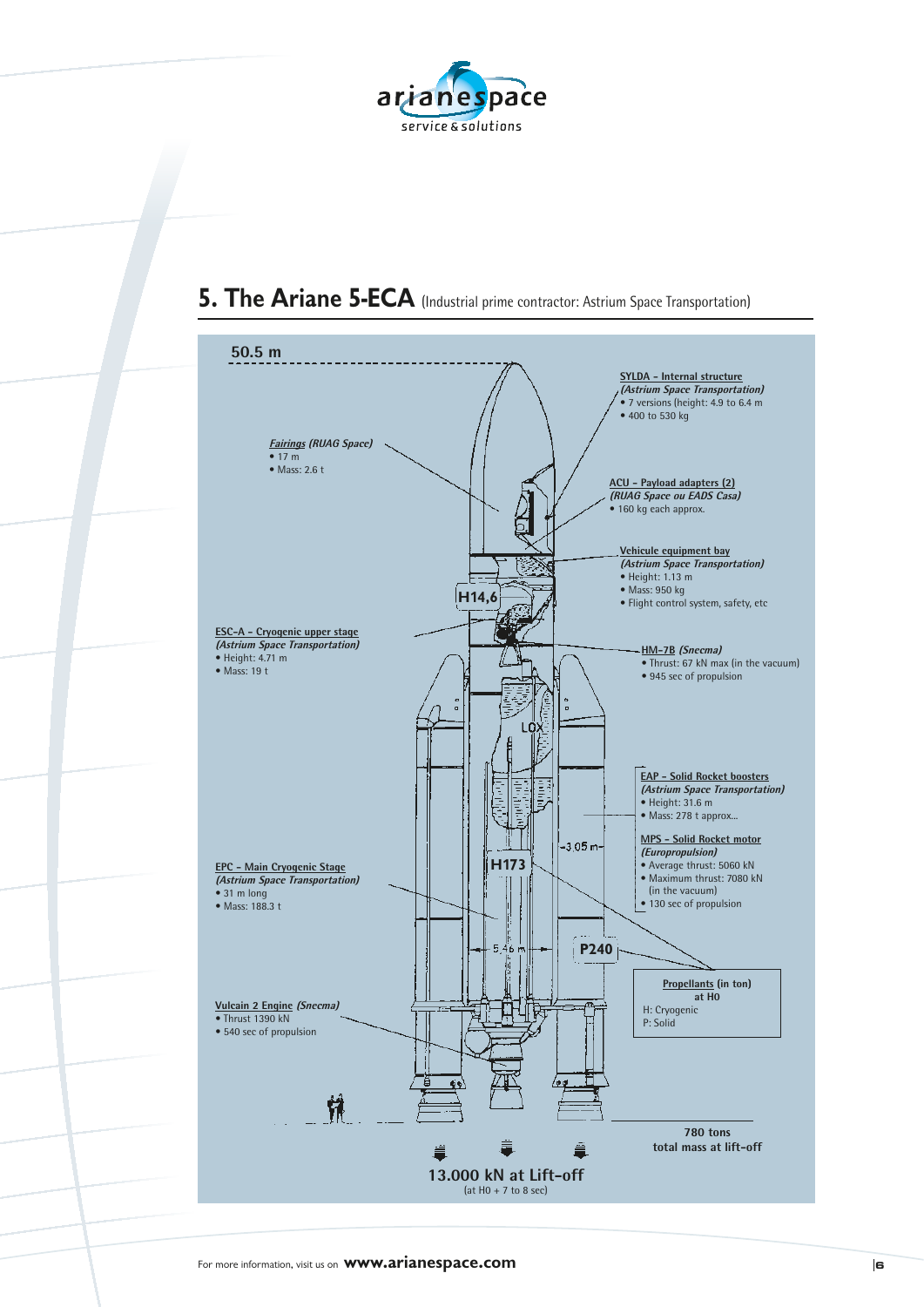

# **6. The EUTELSAT 25B/Es'hail 1 satellite**



| Customer          | Es'hailSat / Eutelsat                                      |
|-------------------|------------------------------------------------------------|
| Prime contractor  | <b>Space Systems Loral</b>                                 |
| Mission           | Video services, telecommunications and government services |
| Mass              | Total mass at lift-off approx.<br>6,300 kg                 |
| Stabilization     | 3 axis stabilized                                          |
| <b>Dimensions</b> | $7.2 \times 2.2 \times 2.3$ m                              |
| Span in orbit     | 25.5 m                                                     |
| Platform          | SSL 1300 Bus                                               |
| Payload           | 46 Ku and Ka band transponders                             |
| On-board power    | 12 kW (early life)                                         |
| Life time         | 15 years                                                   |
| Orbital position  | $25.5^{\circ}$ East                                        |
| Coverage area     | Middle East, North Africa and Central Asia                 |

### **Press Contact**

Es'hailSat<br><u>Melanie Dickie</u> Eutelsat<br>Marie-Sc mdickie@eshailsat.qa

Melanie Dickie Marie-Sophie Ecuer<br>
T: +974 44993527 T: +33 1 53 98 32 4 T: +974 44993527<br>
M: +974 66272350<br>
M: +33 6 89 62 17 74 M: +33 6 89 62 17 74<br>mecuer@eutelsat.fr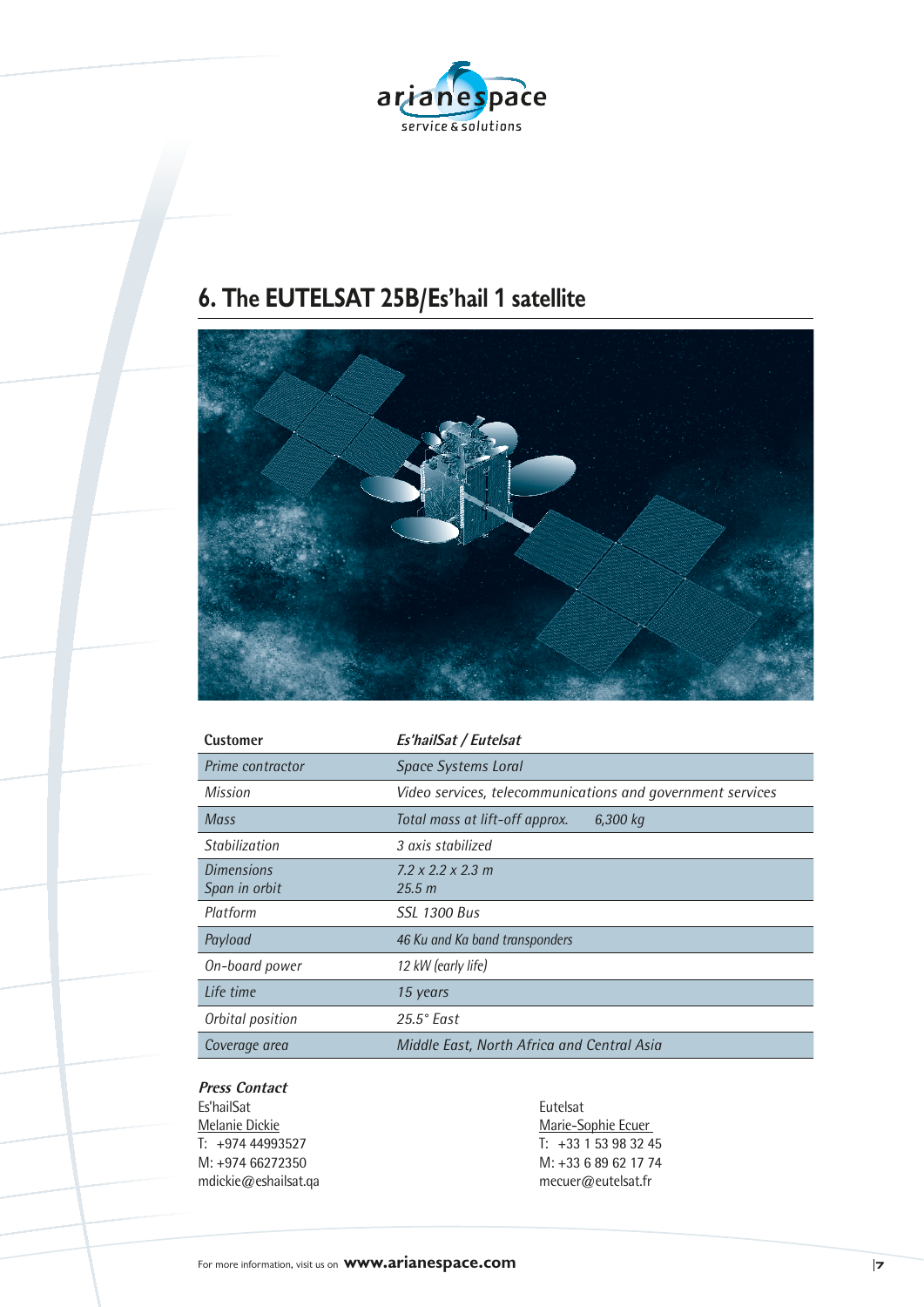

### **7. The GSAT-7 satellite**



| <b>Customer</b>   | <b>ISRO</b>                     |          |
|-------------------|---------------------------------|----------|
| Prime contractor  | <b>ISRO / ISAC</b>              |          |
| Mission           | <b>Telecommunications</b>       |          |
| <b>Mass</b>       | Total mass at lift-off          | 2,650 kg |
| Stabilization     | 3 axis stabilized               |          |
| <b>Dimensions</b> | 3.1 m x 1.7 m x 2.0 m           |          |
| Platform          | $1 - 2.5Kbus$                   |          |
| Payload           | KU, C and UHF band transponders |          |
| On-board power    | 3,000 W (end of life)           |          |
| Life time         | 7 years                         |          |
| Orbital position  | 74° East                        |          |
| Coverage area     | India land mass                 |          |
|                   |                                 |          |

#### **Press Contact**

Deviprasad Karnik Director, P and PR ISRO Headquarters New BEL Road, Bangalore 560 095 Tel: (91 80) 23415275 Fax: (91 80) 23412253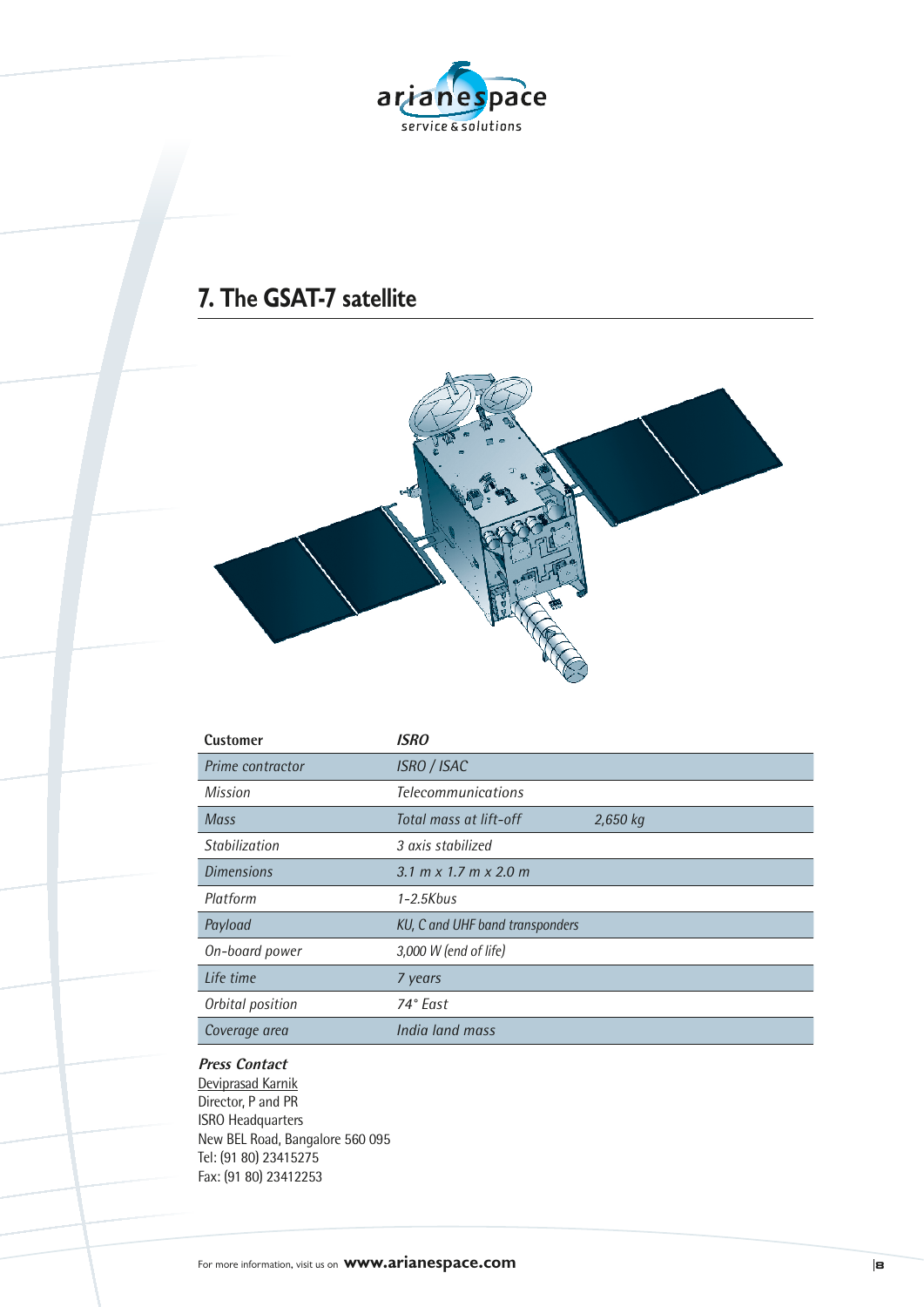

### **Appendix 1. Arianespace - EUTELSAT 25B/Es'hail 1 & GSAT-7 launch key personnel**

| In charge of the launch campaign              |         |                         |                    |
|-----------------------------------------------|---------|-------------------------|--------------------|
| <b>Mission Director</b>                       | (CM)    | Didier SAID             | ARIANESPACE        |
| In charge of the launch service contract      |         |                         |                    |
| Program Director EUTELSAT 25B/Es'hail 1       | (CP)    | <b>Beatriz ROMERO</b>   | ARIANESPACE        |
| Program Director GSAT-7                       | (CP)    | Christophe BARDOU       | ARIANESPACE        |
| In charge of EUTELSAT 25B/Es'hail 1 satellite |         |                         |                    |
| <b>Satellite Mission Director</b>             | (DMS)   | Raphaël MUSSALIAN       | <b>EUTELSAT</b>    |
| Satellite Program Manager                     | (CPS)   | Arlen KASSIGHIAN        | <b>EUTELSAT</b>    |
| <b>Satellite Preparation Manager</b>          | (RPS)   | Doug EASTMAN            | SS/L               |
| In charge of GSAT-7 satellite                 |         |                         |                    |
| <b>Satellite Mission Director</b>             | (DMS)   | G. SHIVANNA             | <b>ISAC / ISRO</b> |
| Satellite Program Manager                     | (CPS)   | M. MANI                 | ISAC / ISRO        |
| <b>Satellite Preparation Manager</b>          | (RPS)   | <b>V.P. PRAMOD</b>      | ISAC / ISRO        |
| In charge of the launch vehicle               |         |                         |                    |
| <b>Launch Site Operations Manager</b>         | (COEL)  | Raphaël BREDA           | ARIANESPACE        |
| Ariane Production Project Manager             | (CPAP)  | Frédéric DAUGERON       | ARIANESPACE        |
| Launcher Production Quality Manager           | (ROLP)  | <b>Delphine SOTINEL</b> | <b>ARIANESPACE</b> |
| Launch Campaign Quality Manager               | (COCL)  | Franciska DEMBINSKA     | ARIANESPACE        |
| In charge of the Guiana Space Center (CSG)    |         |                         |                    |
| <b>Range Operations Manager</b>               | (DDO)   | Antoine-Pépin GUILLAUME | CNES/CSG           |
| <b>Range Operations Deputy</b>                | (DDO/A) | Laura APPOLLONI         | CNES/CSG           |

#### **Appendix 2. Launch environment conditions**

Acceptable wind speed limits at lift-off range from between 7.5 m/s to 9.5 m/s according to the wind direction. The most critical is a northerly wind. For safety reasons, the wind's speed on the ground (Kourou), and at a high altitude (between 10,000 and 20,000 m) is also taken into account.

### **Appendix 3. The synchronized sequence**

The synchronized sequence starts 7 mn before ignition (T-0), it is primarily designed to perform the final operations on the launcher prior to launch, along with the ultimate checks needed following switchover to flight configuration. As its name indicates, it is fully automatic, and is performed concurrently by the onboard computer and by two redundant computers at the ELA 3 launch complex until T-4 seconds.

The computers command the final electrical operations (startup of the flight program, servocontrols, switching from ground power supply to onboard batteries, etc.) and associated checks. They also place the propellant and fluid systems in flight configuration and perform associated checks. In addition, they handle the final ground system configurations, namely:

- Startup of water injection in the flame trenches and jet guide (T-30 sec).
- Hydrogen aspiration for chilldown of the Vulcain engine in the jet guide (T-18 sec).
- Burnoff of hydrogen used for chilldown (T-5.5 sec).

At T-4 seconds, the onboard computer takes over control of final engine startup and lift-off operations:

- It starts the ignition sequence for the Vulcain main stage engine (T-0).
- It checks engine operation (from T+4.5 to T+7.3 sec).
- It commands ignition of the solid boosters for immediate lift-off at T+7.3 seconds.

**Any shutdown of the synchronized sequence after T-7 mn automatically places the launcher back in its T-7 min configuration.**